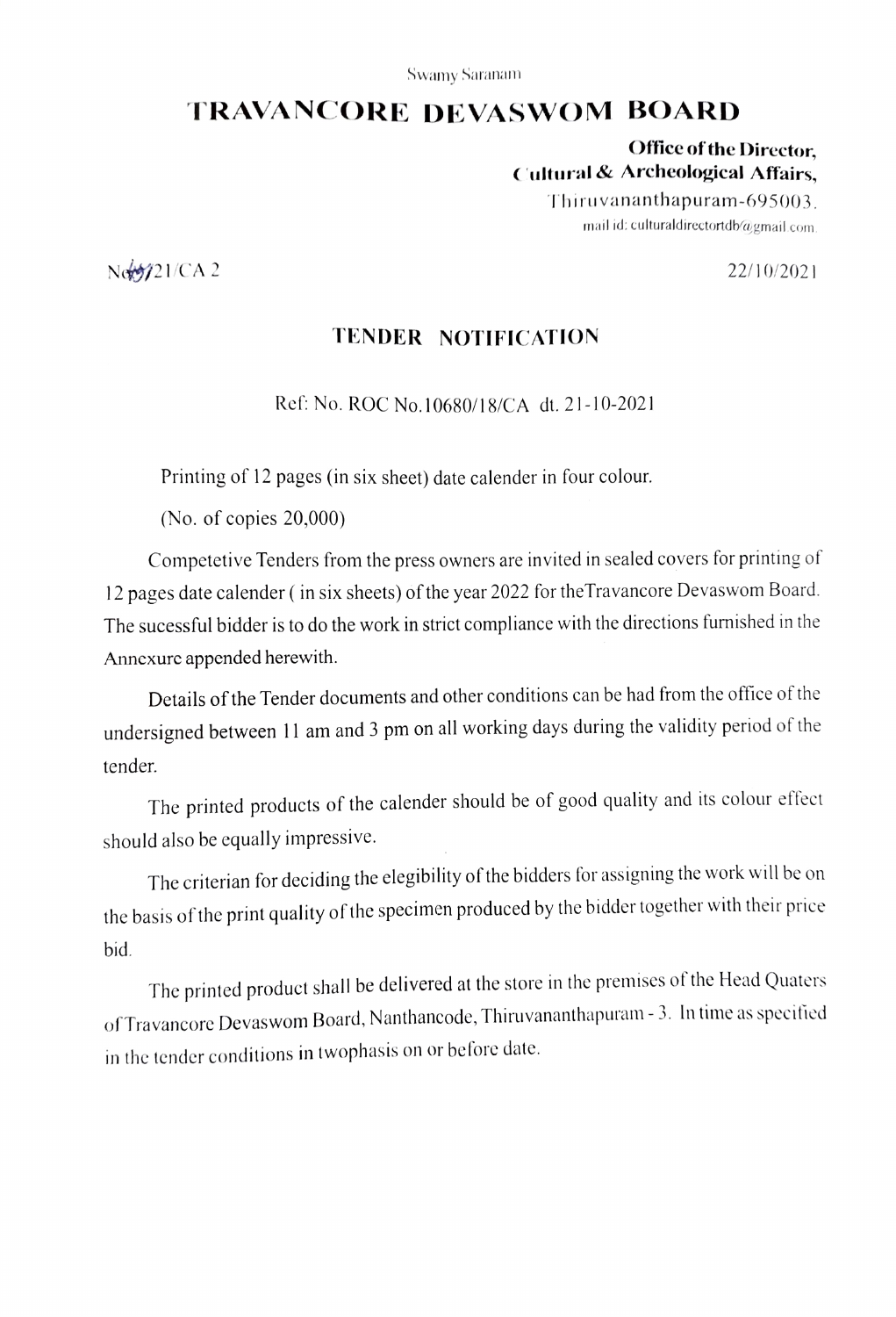# ANNEXURE I

#### Qualification Criteria for undertaking the work, Equipment and machinery items.  $\mathbf{I}$

| $\mathbf{1}$ . | Four Colour sheet fed printing machine Demy size                   |  | 1 No.   |
|----------------|--------------------------------------------------------------------|--|---------|
| $\mathcal{L}$  | Fully/Semi automatic paper cutting machine                         |  | 1 No.   |
| -3.            | Gathering machine (desirable)                                      |  | $1$ No. |
| 4.             | Semi automatic equipment for rimming the calender -<br>(desirable) |  | $1$ No. |
| 5 <sub>1</sub> | Platemaking equipment preferably CTP Unit                          |  | 1 No.   |

- I. 1. Laste date for receipt of the tender.
	- 2 Date of opening .. \*\*\*\*\*'\*°\*\*\*°°'\* \*\*\*
	- EMD in favour of the Commissioner/ Travancroe Devaswom Board.  $\overline{3}$ .
	- 4. Delivery of the finished product  $\qquad \qquad -$  on / or before
	- 5. Security Deposit (applicable to sucessful bidders only) in favour of the 5. Commissioner.
	- 6. Delivery finished product in two phases before.

# III. Specification of the calender

- 1. size of the calender  $-43.5$  cm  $\times$  57.5 cm
- 2. GSM and quality of paper 80 GSM high bright and super white paper
- Rimming on the head of the calender to be reimforced with metal plate of proper 3 thickness with ribbon to hangup the calender on wall, on hooks.
- The printed product of the calender should be of good quality and its colour effect 4. should also be of equally impressive.
- 5. Perfect Registration of the colours coupled with maximum colour balance is expected in every page of the calender.
- The successful bidder will be assigned with finalised system work of all the pages 6. for printing.
- The calenders shall be delivered in rolls of 25 Nos. cach, prelerably wrapped up in 1. transparent round shaped covers.